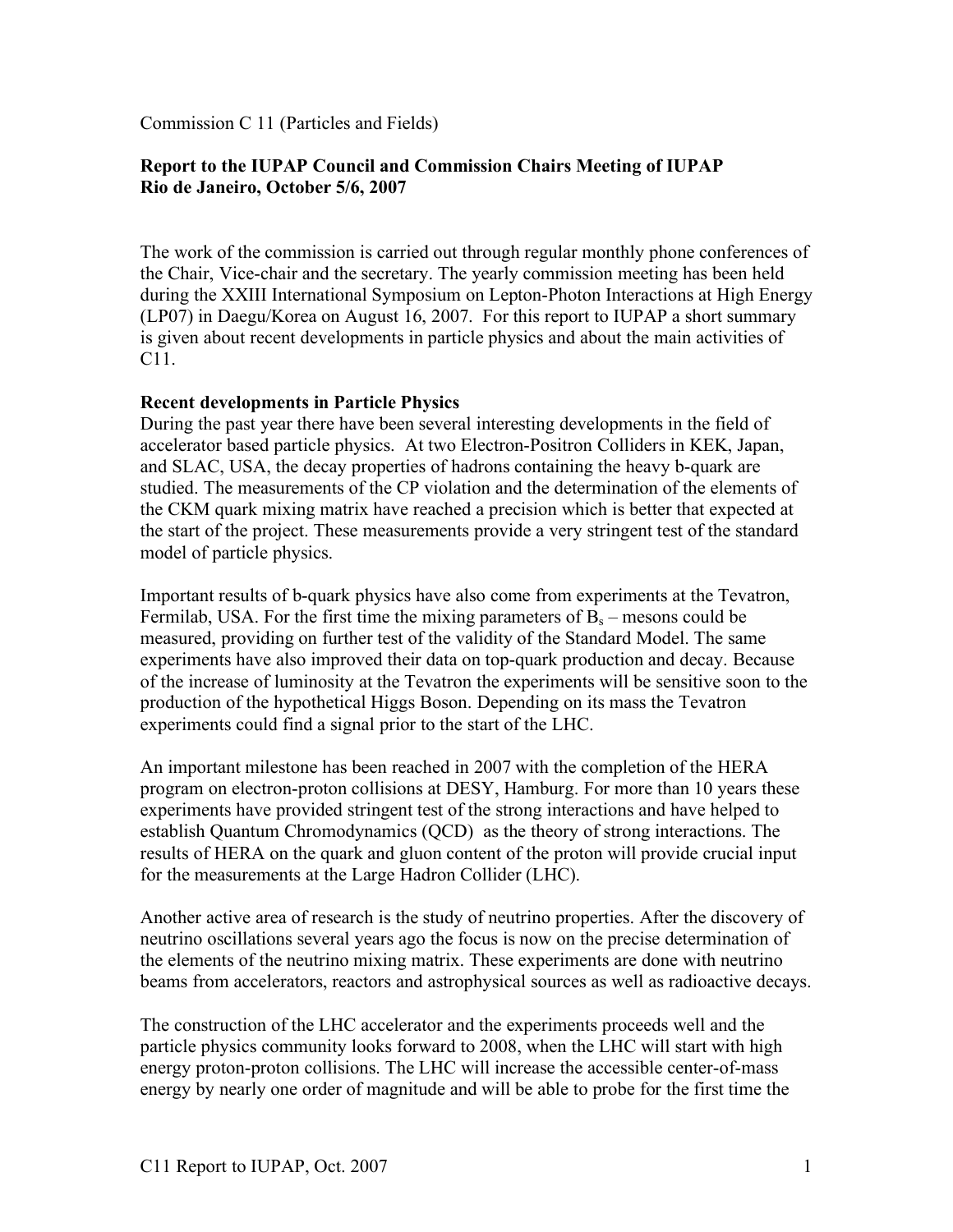TeV energy range, where many models of particle physics predict completely new types of elementary particles.

A lot of activity is devoted to the R&D for future accelerators and detectors. A very active field is the development of technology for a high energy linear electron-positron collider, based on well advanced superconducting RF technology (ILC) or novel twobeam accelerating schemes (CLIC). In addition, intensive R&D is conducted to produce high intensity neutrino beams and neutrino factories with the long term goal to fully measure the neutrino mixing matrix and to explore CP violating effects in the neutrino sector.

The interaction between particle physics and astrophysics continues to yield interesting new results in the fields of cosmology, astrophysical origin of cosmic rays, gamma ray astronomy, neutrino astronomy and dark matter searches. These fields profit from the combined competence of particle physicists and astrophysicists.

The research activity proceed in close cooperation between experiment and theory. During the past year a lot of theoretical activity has gone into the interpretation of recent measurements with the aim to test the standard model (SM) and to place limits on models predicting effects beyond the SM. A variety of new theoretical approaches for theories beyond the SM have been proposed, awaiting the verdict of the LHC about the path which nature has chosen. Another field of theoretical particle physics, the lattice gauge calculations of low energy strong interactions, has made significant progress in the past years and provides now very stringent tests of the theory of strong interactions, the Quantum Chromodynamics (QCD).

#### **Sponsored Conferences**

Traditionally C11 is involved in the preparation and supervision of the two major international Conferences in Particle Physics, the International Conference of High Energy Physics (ICHEP) and the International Symposium on Lepton-Photon Interactions at High Energy (LP). Both conferences are held in alternative years. In 2007 the LP07 has been held in Daegu /Korea. In the coming years the main conferences will be ICHEP08 in Philadelphia/USA and LP09 in Hamburg, Germany. Traditionally IUPAP has only sponsored the ICHEP and LP conferences in particle physics. This year C11, together with C4 and C12, proposes in addition for sponsorship the XXIII International Conference on Neutrino Physics and Astrophysics in Christchurch, New Zealand.

## **Instrumentation Conference**

Research and development for instrumentation in particle physics and related fields is a very active field. Despite of the close international collaborations of many research groups and the intensive preparation for global projects, like the International Linear Collider (ILC), the field of particle physics lacks a large and truly international conference on instrumentation. Therefore C11 has taken the initiative to establish such a conference. It will be based on the successful SLAC Novosibirsk Instrumentation